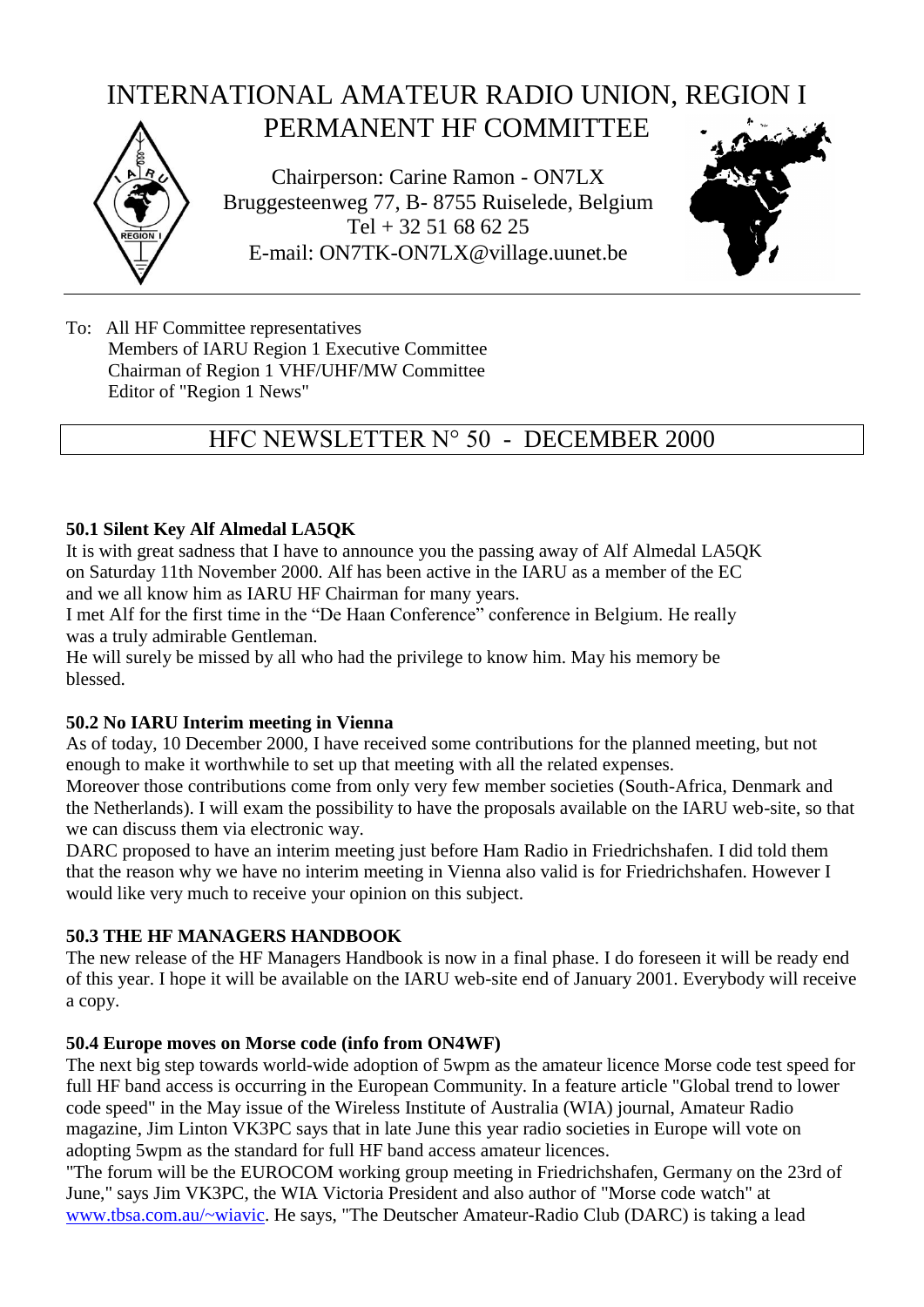position on the code issue and the EUROCOM meeting agenda includes a proposal by DARC for a modification of CEPT T/R 61-02, to lower the Morse code examination speed from 12wpm to 5wpm." EUROCOM has a membership of those countries (radio societies) within the European Community, and it has influence over the widely-spread European Conference of Postal and Telecommunications Administrations (CEPT) licensing system.

Vereniging voor Experimenteel Radio Onderzoek in Nederland (VERNON), the IARU member society for The Netherlands, at its board meeting on 16 April, voted to support the DARC motion at EURCOM. Other European radio societies are expected to make or announce their decisions soon.

Jim Linton VK3PC says, "Several European radio societies, including Germany, have been reluctant to seek unilateral decisions of 5wpm in their countries, and depart from the unified CEPT approach. "Clearly a modification to the CEPT system to implement 5wpm, as proposed by DARC, if approved, will result in a virtual world-wide adoption of the lower speed."

The CEPT system also applies for visitor licensing to various non-European nations including Canada, Israel, New Zealand, Peru, South Africa and the United States.

The WIA Amateur Radio magazine article also reports on the anticipated change in Australia that will only require the passing of 5wpm Morse code telegraphy test for full HF band access is part of an expanding global trend.

The Australian Communications Authority (ACA) after advising the WIA of its "in principle" agreement that the 5wpm standard should be adopted, is now re-writing a Licence Conditions Determination document to make it law.

The New Zealand Association of Radio Transmitters (NZART) has received a similar "in principle" agreement from its radio administration, and while switch to 5wpm should occur in Australia before August, a definite timing for New Zealand has not been announced.

Nations that already have 5wpm for full HF band access include Britain, Sweden, the United States, Gibraltar, and South Africa. The Papua New Guinea Amateur Radio Society is also considering the issue, and other countries - Canada, Finland, India, Israel, Norway, Pakistan, are in various stages of policy making or discussion with their radio administrations.

The issue is also to be discussed at the International Amateur Radio Union Region 3 Conference, in Darwin in August, to be hosted by the WIA, and attended by 100 delegates from countries in the Asia and Pacific regions.

Jim Linton VK3PC concludes: "We are experiencing the unfolding of an historic event for the Amateur Service, as its original licensing requirement established early last century when Morse telegraphy was the only mode of transmission, now being overturned."

For further information - "Morse code watch" at [www.tbsa.com.au/~wiavic](http://www.tbsa.com.au/~wiavic) which is being regularly updated.

#### **50.5 HB9O on air**

The USKA exploited already several years the station HB9O in the Museum of transports. For different reasons the station had lost more and more of his attraction. At the moment Radio-amateur is part of several discussions. Is there still an interest in our hobby, in the history of amateur radio and do we have a change to survive? USKA believes that HB90 gives us the opportunity to present our unique hobby to a larger public. The museum of transport is one of the most visited museums in Switzerland. A new working group has set up to modernise the station. They need to invest 95.000,- CHF for the new station HB9O. Part of the money is done by USKA and the rest has to be donated. All donations over 50,- CHF are published on the internet site of USKA (www.dplantet.ch/users/hb9o). If you want to donate to this project you can find all information on the web-site or send your donation to USKA "Sponsoring HB90- 2001" on account 00922 04180.

#### **50.6 Final**

I want to send to you and your family the best of season greetings.

73 de

Carine Ramon - ON7LX